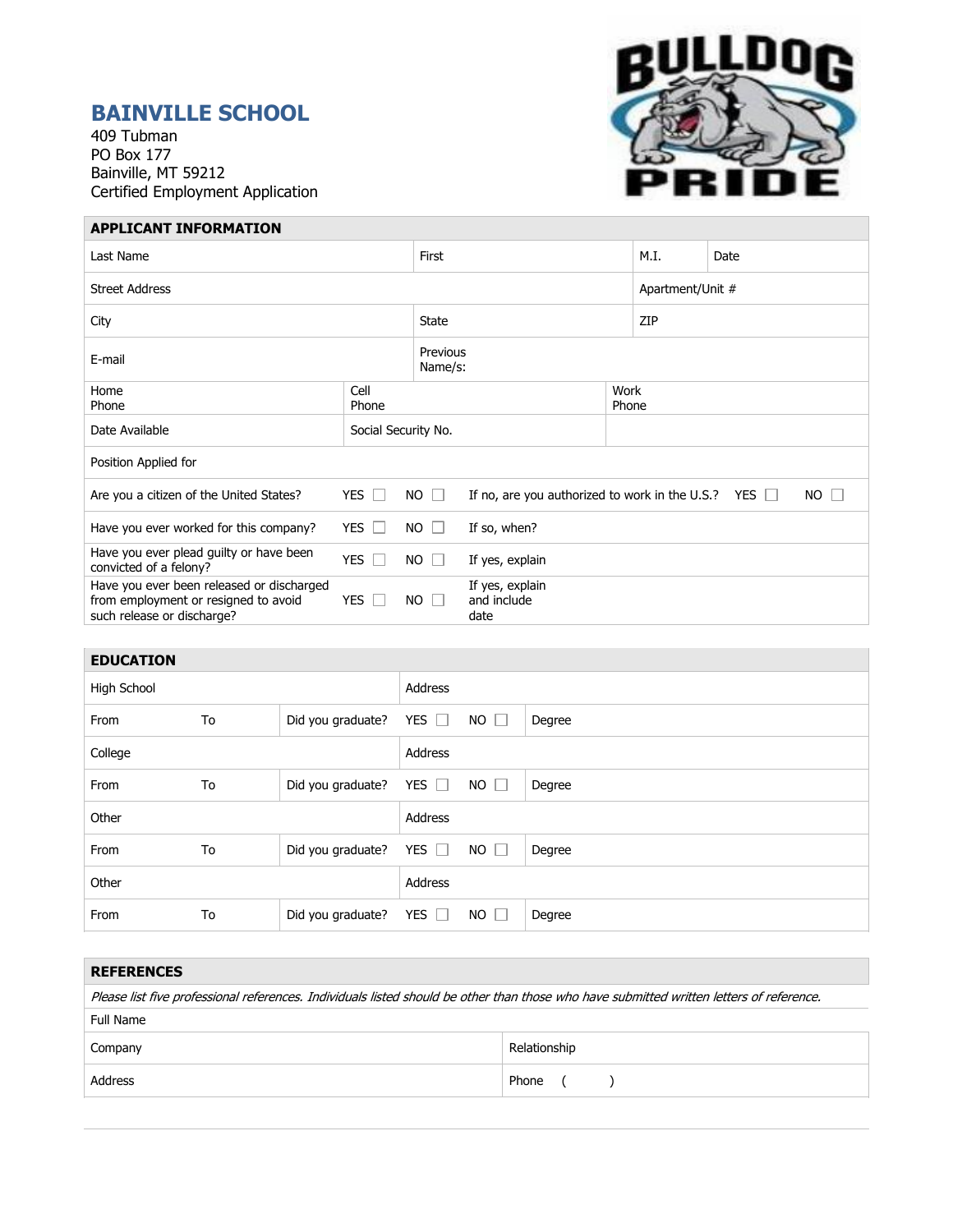| <b>Full Name</b>                                                                         |                          |                    |                                            |                  |                                 |                                          |  |
|------------------------------------------------------------------------------------------|--------------------------|--------------------|--------------------------------------------|------------------|---------------------------------|------------------------------------------|--|
| Company                                                                                  |                          |                    | Relationship                               |                  |                                 |                                          |  |
| Address                                                                                  |                          |                    | Phone                                      | $\overline{a}$   | $\mathcal{C}$                   |                                          |  |
| Full Name                                                                                |                          |                    |                                            |                  |                                 |                                          |  |
| Company                                                                                  |                          |                    |                                            | Relationship     |                                 |                                          |  |
| Address                                                                                  |                          |                    |                                            | Phone            | $\overline{ }$                  | $\big)$                                  |  |
| Full Name                                                                                |                          |                    |                                            |                  |                                 |                                          |  |
| Company                                                                                  |                          |                    |                                            | Relationship     |                                 |                                          |  |
| Address                                                                                  |                          |                    |                                            | Phone            | $\overline{a}$                  | $\mathcal{C}$                            |  |
| Full Name                                                                                |                          |                    |                                            |                  |                                 |                                          |  |
| Company                                                                                  |                          |                    | Relationship                               |                  |                                 |                                          |  |
| Address                                                                                  |                          |                    |                                            | Phone            | $\overline{a}$<br>$\mathcal{E}$ |                                          |  |
| PREVIOUS EMPLOYMENT                                                                      |                          |                    |                                            |                  |                                 |                                          |  |
| Company                                                                                  |                          |                    | Phone                                      | $\overline{(\ }$ | $\big)$                         |                                          |  |
| Address                                                                                  |                          |                    |                                            | Supervisor       |                                 |                                          |  |
| Job Title                                                                                |                          |                    | <b>Starting Salary</b>                     | \$               |                                 | Ending Salary \$                         |  |
| Responsibilities                                                                         |                          |                    |                                            |                  |                                 |                                          |  |
| From                                                                                     | Reason for Leaving<br>To |                    |                                            |                  |                                 |                                          |  |
| May we contact your previous supervisor for a reference?<br>YES $\square$<br>$NO$ $\Box$ |                          |                    |                                            |                  |                                 |                                          |  |
| Company                                                                                  |                          |                    | Phone<br>$\left($<br>$\mathcal{E}$         |                  |                                 |                                          |  |
| <b>Address</b>                                                                           |                          |                    | Supervisor                                 |                  |                                 |                                          |  |
| Job Title                                                                                |                          |                    | <b>Starting Salary</b>                     | \$               |                                 | <b>Ending Salary</b><br>$\pmb{\ddagger}$ |  |
| Responsibilities                                                                         |                          |                    |                                            |                  |                                 |                                          |  |
| From                                                                                     | To<br>Reason for Leaving |                    |                                            |                  |                                 |                                          |  |
| YES $\Box$<br>$NO$ $\Box$<br>May we contact your previous supervisor for a reference?    |                          |                    |                                            |                  |                                 |                                          |  |
| Company                                                                                  |                          |                    | Phone<br>$\overline{(\ }$<br>$\mathcal{E}$ |                  |                                 |                                          |  |
| Address                                                                                  |                          |                    | Supervisor                                 |                  |                                 |                                          |  |
| <b>Starting Salary</b><br>Job Title                                                      |                          |                    | \$                                         |                  | Ending Salary \$                |                                          |  |
| Responsibilities                                                                         |                          |                    |                                            |                  |                                 |                                          |  |
| From                                                                                     | To                       | Reason for Leaving |                                            |                  |                                 |                                          |  |
| YES $\square$<br>$NO$ $\Box$<br>May we contact your previous supervisor for a reference? |                          |                    |                                            |                  |                                 |                                          |  |